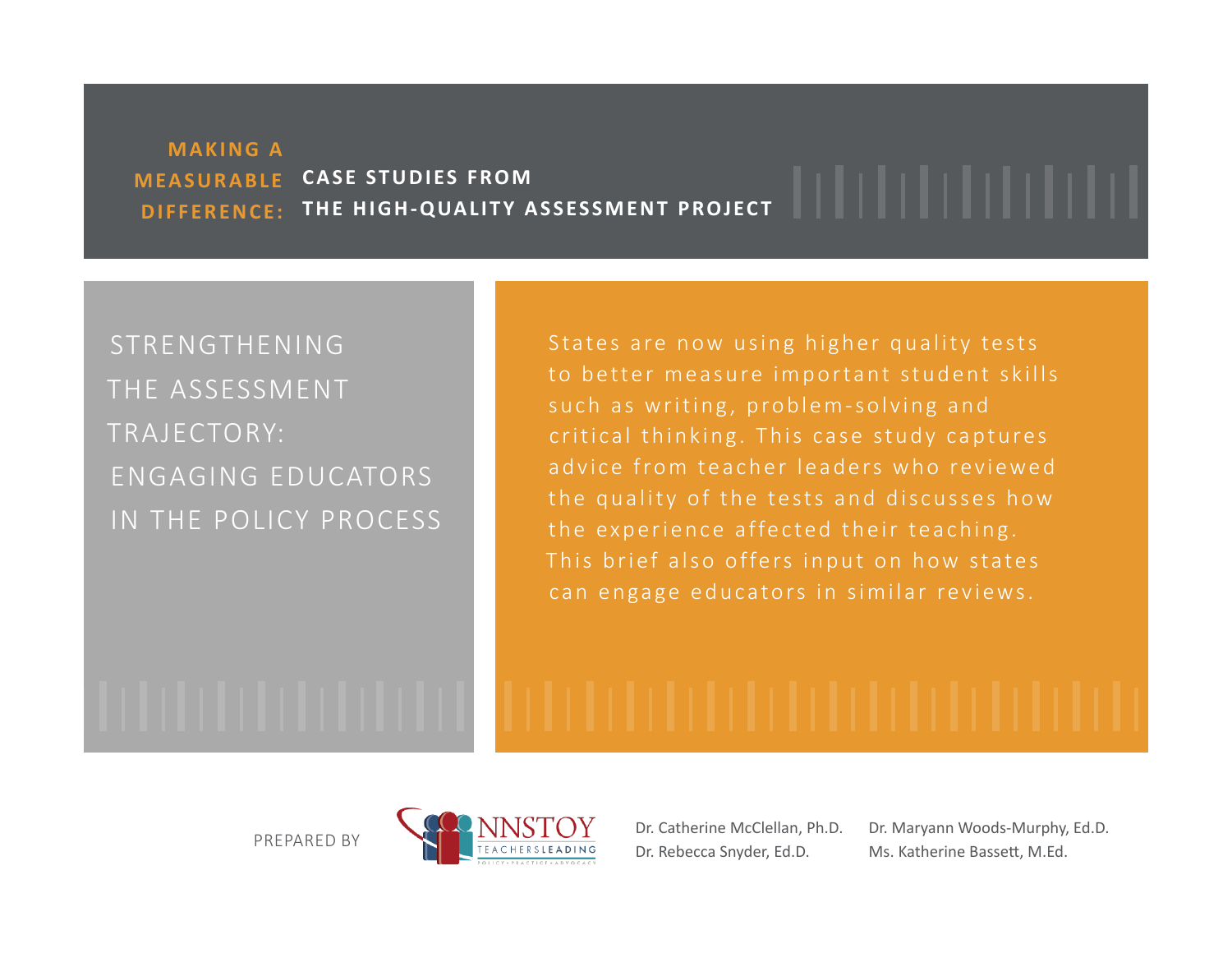INTRODUCTION: Great teachers recognize great assessments. As policy and education leaders work to make sure state tests are measuring the problem-solving, writing and critical thinking skills students need for success, they should convene and rely on teachers to review test quality and help answer the question: Do the questions on our state test reflect excellent instruction?

Nearly every state has reworked its summative assessment over the past few years to try to better measure skills and knowledge that prepare students for success after high school. Two large groups of states collaborated to create the PARCC and Smarter Balanced assessments, which were designed to be more innovative and of higher quality than states could produce on their own. With so many states using PARCC and Smarter Balanced as their new state assessments, the National Network of State Teachers of the Year (NNSTOY) has been gathering teacher leaders from around the country to put these claims to the test, comparing these two new state tests against older state tests. These teachers—publicly recognized as exceptional classroom instructors looked carefully at how well test questions reflected skills and knowledge their students should be learning and how the tests could be improved.

ON THE RIGHT TRAJECTORY NNSTOY conducted three research studies into the quality of state assessments, including the quality of the new PARCC and Smarter Balanced assessments used by many states. Using methodologies and practices such as Evidence-Centered Design, Webb's Depth of Knowledge and custom survey instruments, panels examined consortia and state assessments at grades 5 and 11. Each study panel was composed of state and national Teachers of the Year and finalists for State Teacher of the Year.

### **THE RIGHT TRAJECTORY 2015:**

Teachers with experience in grade 5 reviewed the consortia assessments and compared them to previous state tests from Delaware, Illinois, New Hampshire and New Jersey.

### **STILL ON THE RIGHT TRAJECTORY**

**2016:** Teachers reviewed two more prior state assessments (Nevada and Oregon) and Smarter Balanced grade 5. The two grade 5 panels found that the new consortia assessments better reflect the range of reading and math knowledge and skills, as well as the full range of cognitive complexity. These assessments better align with strong instructional practices, providing information relevant to a wide range of student performers. And while the new consortia assessments are more rigorous and demanding, they are grade-level appropriate, and even more so than prior state tests. These expert teachers believe that there are challenges still to be overcome, but the new assessments represent movement in the right direction.

### **BEGINNING A HIGHER TRAJECTORY**

**2016:** Teachers with experience in grade 11 reviewed only the Smarter Balanced assessment at that grade level (prior state tests generally tested at grade 10).

At grade 11, the panel examined only the Smarter Balanced assessment because there were no previous state assessments to use for comparisons. These educators found many things to like about the assessment, and they made recommendations for continuous improvement.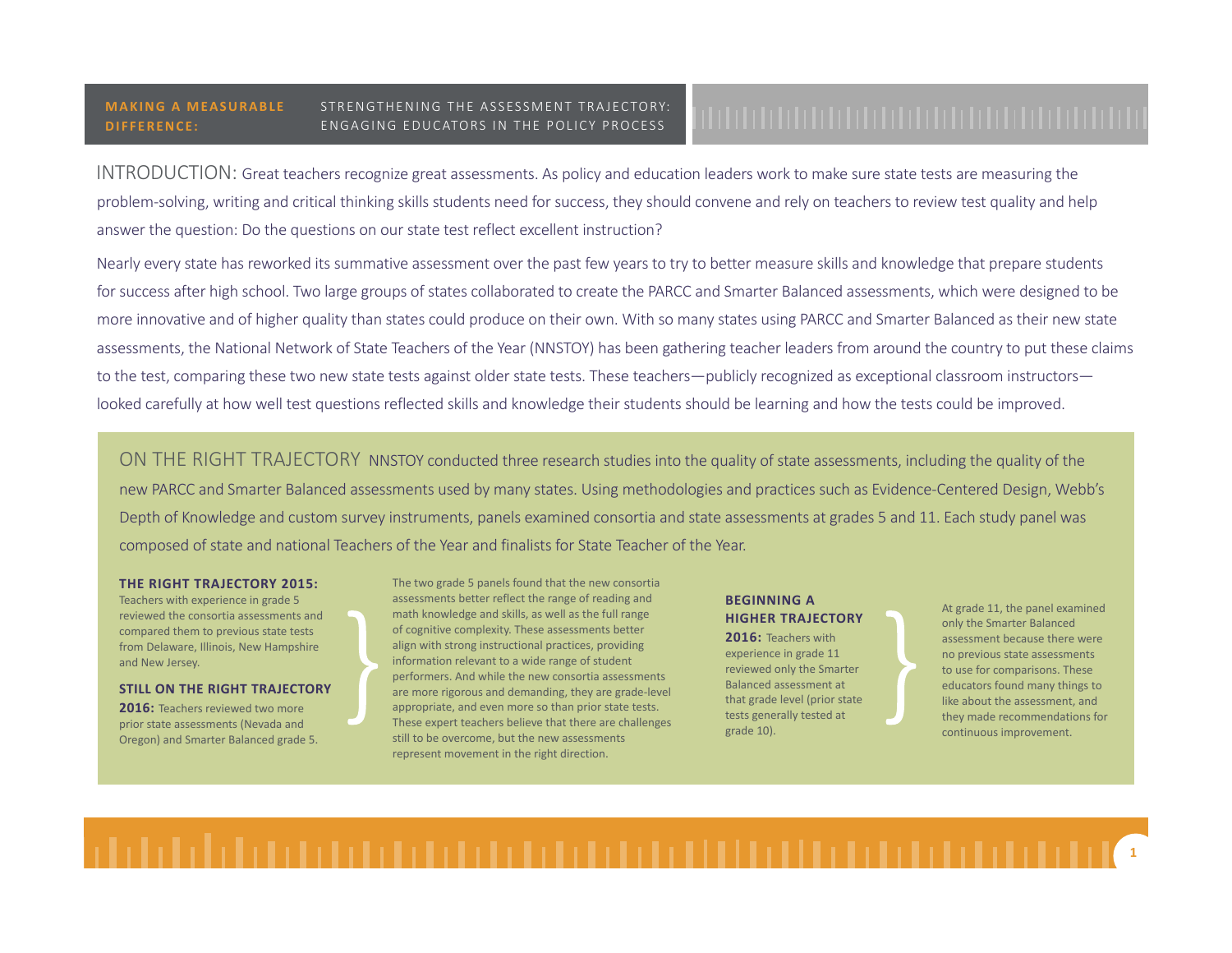To encourage teachers to reflect on the value of this review and lessons learned, NNSTOY reconvened 24 of the participating teachers (in three groups) in Spring 2017. The participants came from all over the country: Colorado, Washington D.C., Department of Defense, Georgia, Idaho, Illinois, Minnesota, Nevada, New Jersey, New York, Oregon, South Dakota, Utah and Washington State. Some of their states use the consortia tests reviewed; some do not. All of them brought to the table excellence in teaching, passion for education and profound knowledge of and care for their students

All participants were eager to share their thoughts and felt that their earlier study experiences were valuable. Many volunteered to collaborate with policymakers to replicate these studies in their own locales. They told us that when we fail to include the view from the classroom, assessments may trade valuable instructional time for testing of low-level skills and factual recall. Students may be bored or disengaged with questions that are disconnected from their classroom experiences, don't make them think or challenge their understanding. Score reports arrive too late and lack sufficient detail to improve education. Each participant was clear: teachers' voices need to be heard and heeded as student assessments are built and administered.

### *.* **FIVE LESSONS EMERGED:**

- **1.** Seeing assessment through "students' eyes" changes instruction for the better.
- **2.** Examining state tests helps educators inform the design and use of assessment throughout the education system.
- **3.** Fewer, high quality assessments that align with excellent instructional practices are worth the investment.
- **4.** By contributing first-hand knowledge of students and instruction, teacher perspectives can help strengthen state—and local—assessments.
- **5.** More teachers should have opportunities to participate in assessment development and reviews.

*This report gathers their main messages for administrators, policymakers, advocates and parents about improving quality of student assessments and better engaging educators<sup>1</sup>*.

*I want policymakers to know that the assessment should measure what*  is most important for students to get out of school. And, if we think that *students should get more than basic skills and knowledge, we need an assessment that measures those things. And then that will drive instruction to develop more capabilities in students.*

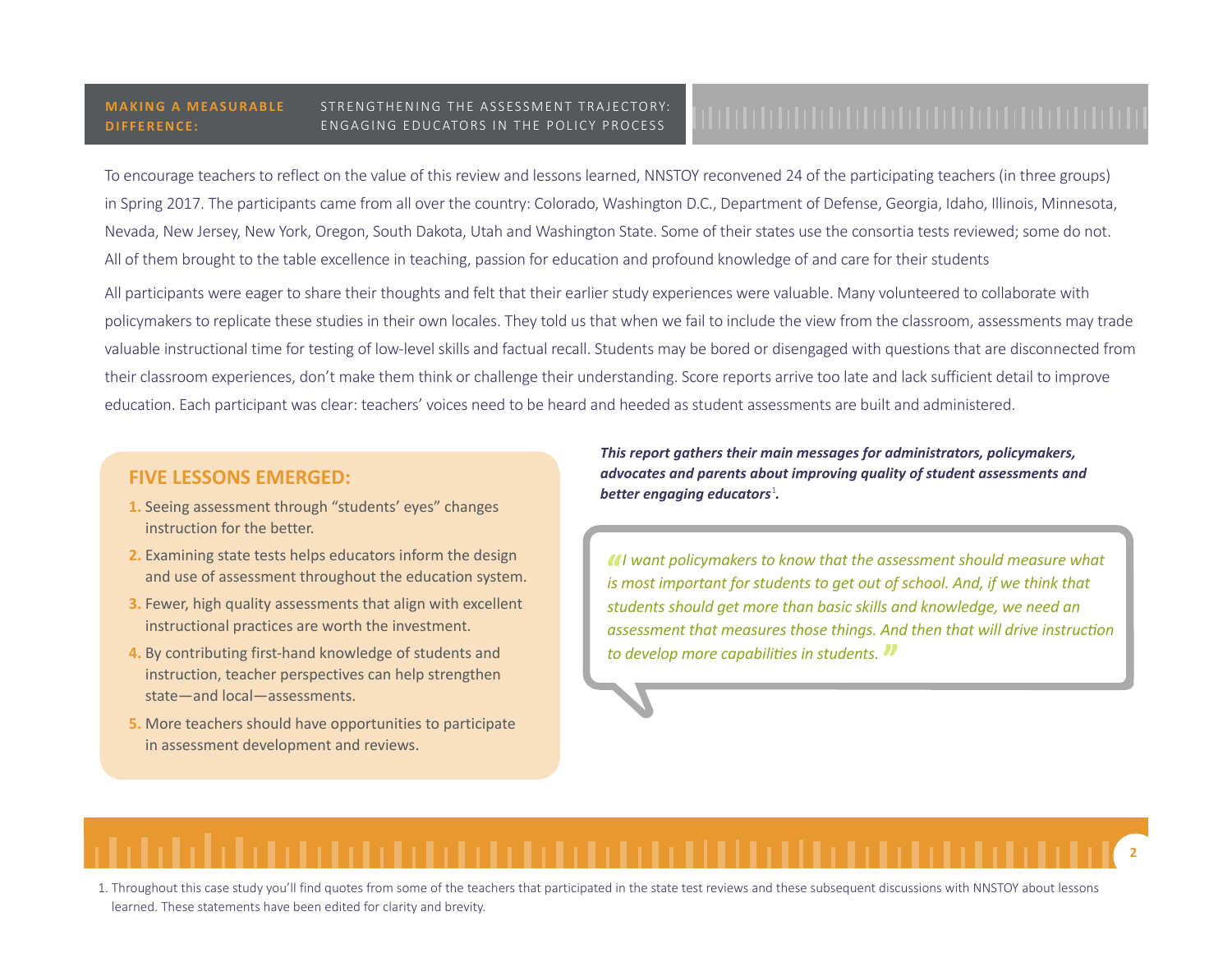# LESSON 1: "SEEING ASSESSMENT THROUGH STUDENTS' EYES" CHANGES INSTRUCTION FOR THE BETTER.

Although the participants already experienced and successful teachers, they explained how the opportunity to look at state assessment questions more carefully and see the complete tests that students take improved their teaching practices back in the classroom. By being part of review panels, participants could put themselves in the students' shoes and take the same tests the students face—reminding them of what the experience is really like—and what support and teaching students need to succeed at meeting the higher expectations embedded in the new tests. Panelists reflected on how their and other adults' experiences with assessments differ from the students'. Teachers and administrators are anxious about the outcomes, especially when professional evaluations are affected. Teachers feel self doubt about whether they did the best job preparing students to demonstrate

*I definitely think it was useful to go through the new state tests... It helps you empathize with your kids about how long the test takes and how difficult these questions are.*

what they know and can do on these particular assessments. Parents and teachers worry that the assessment is too long, doesn't measure the things most valued nor uses time better spent in instruction. Everyone feels sympathy when students become stressed and anxious about their performance.

Teachers taking the tests highlighted the experience of current students taking the test and what instruction can do to improve it. The participating teachers were reminded that the new tests are more rigorous and require more thinking and problem-solving than even recent versions of state tests did—much less the kinds of tests their parents or teachers took.

*The new tests require you to go deeper in your teaching. You have to. You have to teach problemsolving and critical thinking (which I call real thinking). Otherwise, students are being cheated.*

Much is asked of students now, and classroom instruction should prepare them to respond confidently. The tests are difficult, often assessing multiple content standards in a single item. Items often have multiple parts. Questions that demand depth of knowledge mean that students must persist, push through, make connections and find insights. Students are not just choosing option C or the longest answer to a multiple-choice question anymore. Most items require a student to construct an answer, not just select one. Teachers must ask complex questions in class, provide experience struggling with problems and use language that prepares students for the challenges they face.

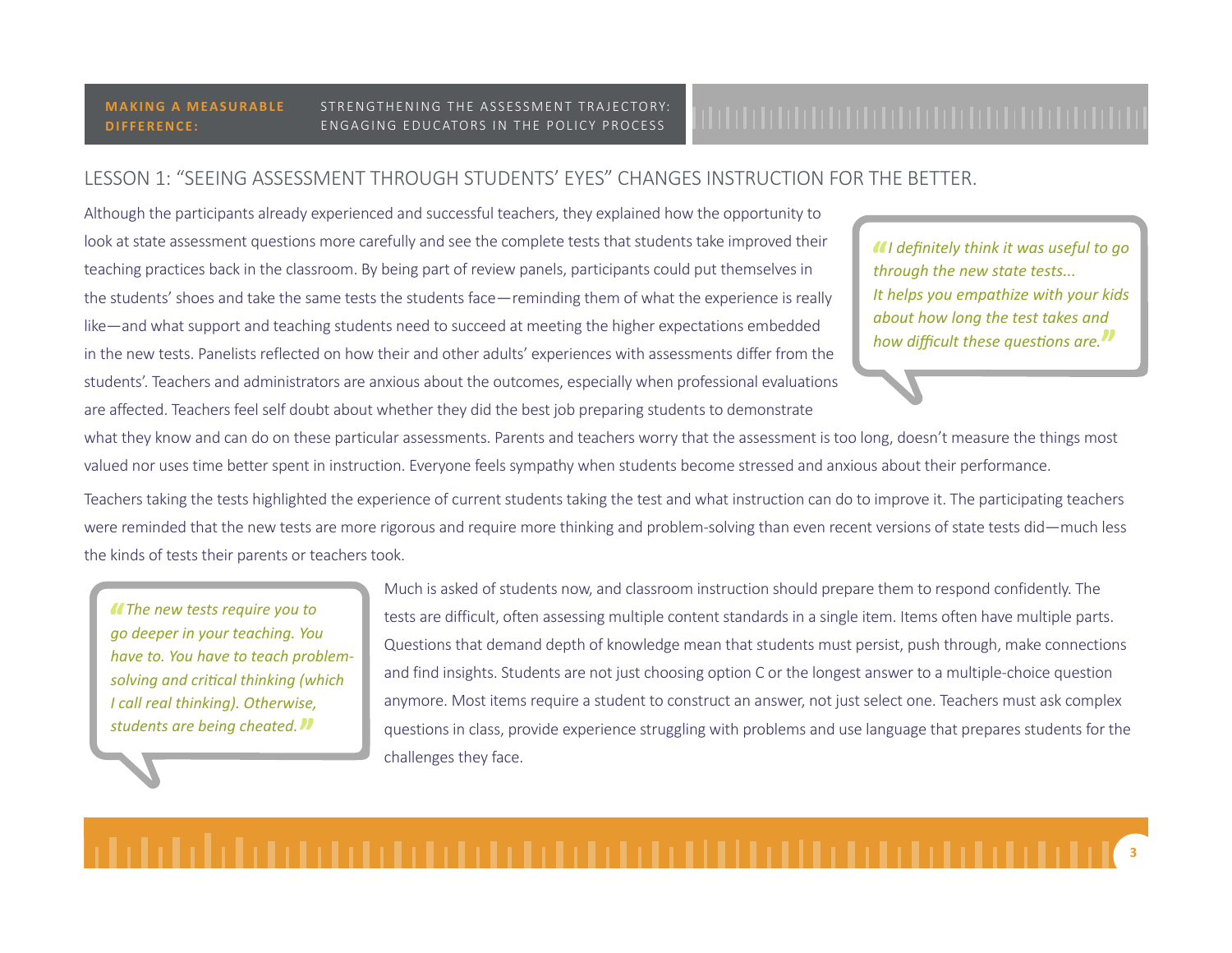Panelists told us that when they returned to the classrooms with the insights from the study results in mind, they pushed themselves and their students deeper into the material they teach, demanding more engagement and providing increased cognitive challenge.

They reduced or eliminated instructional time spent preparing students for "basic skills" assessments. Because of these insights, teachers who participated in the study recognize that classroom lessons involving critical thinking and problem-solving best prepare students for new forms of assessment, rather than traditional testing *I really feel like the new tests match the rigor that we are now putting into our lessons, much more than 20 years ago.*

**4**

tips and strategies. In some classrooms, project-based learning, portfolio assessment and mastery-based assessments have taken the place of traditional classroom tests, which do little to prepare students to succeed on the new tests.

*I think participating in this review of state tests was the best professional development of my career. . . Going through actual tests changed my practice because of this experience. If other teachers can go through this sort of review, then they can create changes in their classrooms.*

Many teachers also reported they increased focus on project work and team assignments. They asked questions at deeper levels of knowledge and understanding. Complex and demanding texts were selected as the basis of discussion and analysis. Assignments that spanned multiple standards were given and discussed. Persistence was encouraged and rewarded. The joy of struggling with and solving a really difficult problem was incorporated into everyday learning.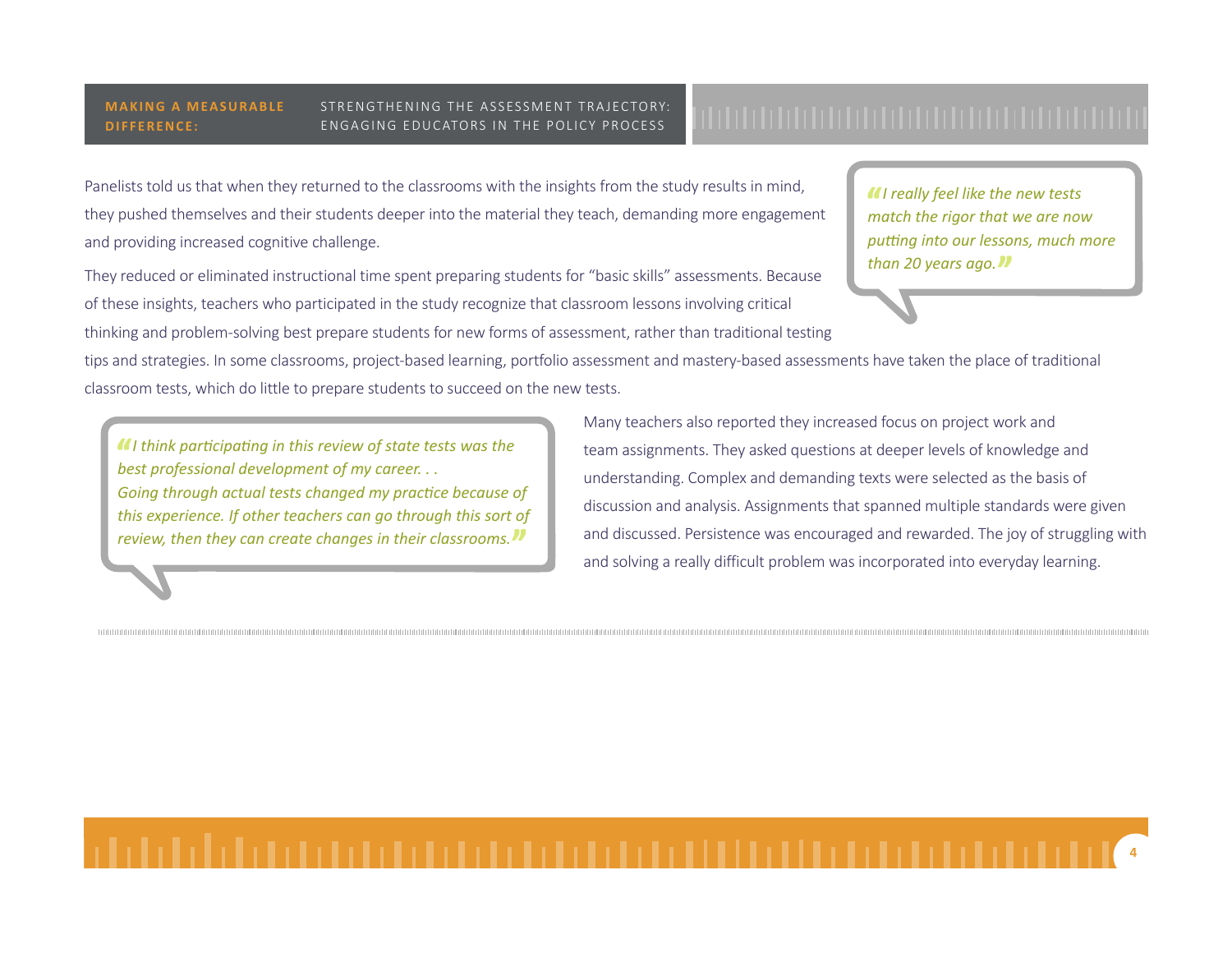### **MAKING A MEASURABLE DIFFERENCE:**

### STRENGTHENING THE ASSESSMENT TRAJECTORY: ENGAGING EDUCATORS IN THE POLICY PROCESS

# LESSON 2: EXAMINING STATE TESTS HELPS EDUCATORS INFORM THE DESIGN AND USE OF ASSESSMENT THROUGHOUT THE EDUCATION SYSTEM.

In addition to affecting instructional practices, the experience changed panelists' discussions with other teachers, parents and administrators. They shared their perspective with their colleagues and stakeholders. The experience of evaluating these assessments altered how the participants talked about and advocated for good assessments, as well as helped them construct stronger arguments for students to take the tests and not opt out. Questions about alignment to standards or appropriateness of the assessment for students were answered from direct knowledge.

*My message to policymakers is that we need to have high-quality assessments, and we're moving in the right direction with the newer state tests.*

*As an educator, actually participating and taking the test helps me feel the rigor that is expected. I know what it's about.*

Participants also relayed that they began changing the types of assessments

they were using in the classroom to regularly check student progress. For example, one teacher challenged their students to write their own test items and then discussed and critiqued the suggestions. Other teachers shared how they started using assessments with their students that were more similar to the open-ended or constructed-response questions the PARCC and Smarter Balanced tests use. Students were tasked to explain how and why they know something in new ways. As questions with similar format, language and structuring of the tasks to the state assessments make their way into the tests students see frequently throughout their academic career, teachers said students were being encouraged to aim for the same high standards.

Along with insights into the cognitive complexity and difficulty of the newer state tests, teachers reported that participating in these assessment reviews helped them better understand the additional demands on students that should be addressed. Each content area requires multiple days to assess, leading to days or weeks of testing. The emotional, mental and physical stamina required must be developed over time, starting in the earliest years of schooling. Recognizing and preparing for these demands requires collaboration with school administrators and teachers at all grades. Responding to questions on the new tests also requires technology skills, such as using multiple tabs and toolbars, scrolling through and highlighting text, and building graphs and distributions. So students are well prepared to show what they know and can do, these skills must be regularly built in to learning experiences.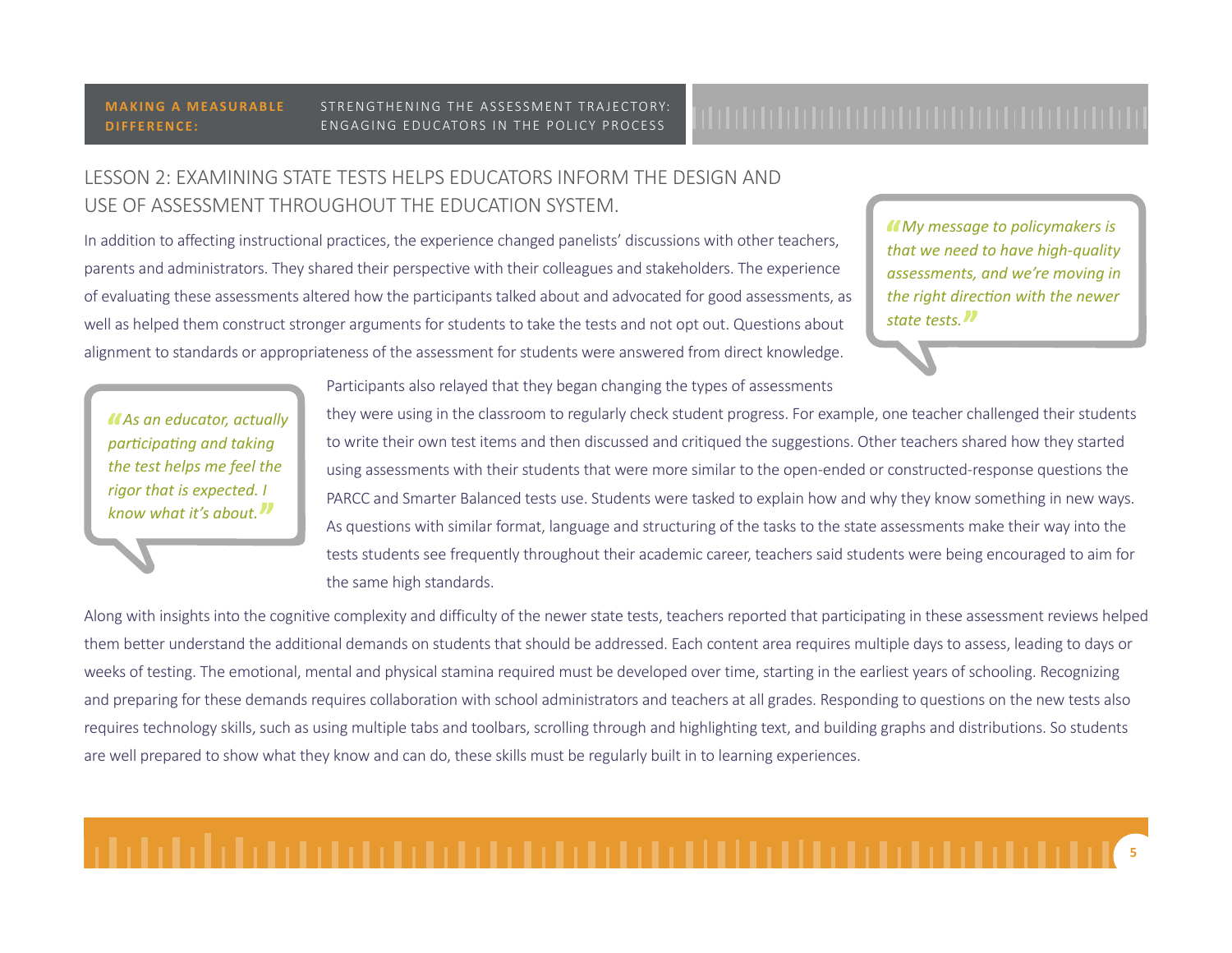Finally, some participants expressed concerns about whether the local, interim assessments and preparation materials used in their districts were as well-aligned with college- and career-ready expectations. The difficulties faced by students who are academically behind or at risk, those with special needs, and those still learning English provoked anxiety, empathy and conversation about how to do better. Participants agreed that richness of students' lived experiences was not always fully represented in the assessments, but should be. Teachers stressed that tests must be culturally responsive, equally measuring the progress of students in both underserved and affluent contexts. And the balance between summative proficiency measures and evaluation of student growth is not yet where they want it to be. These topics will continue to be a focus of effort and progress as assessments evolve and improve.

> *We all came to the NNSTOY review sessions with some biases about what families were saying, what our administrators were saying, what the press was saying about the new state tests. It was at the time when many people were opting out. I felt really well-equipped to return with better information and kind of start engaging some of those people in more conversations about the value.*

*Most importantly, I want an assessment to acknowledge the bias that is in design. Are we assessing the skills or some random experience that some random white person had in suburbia?*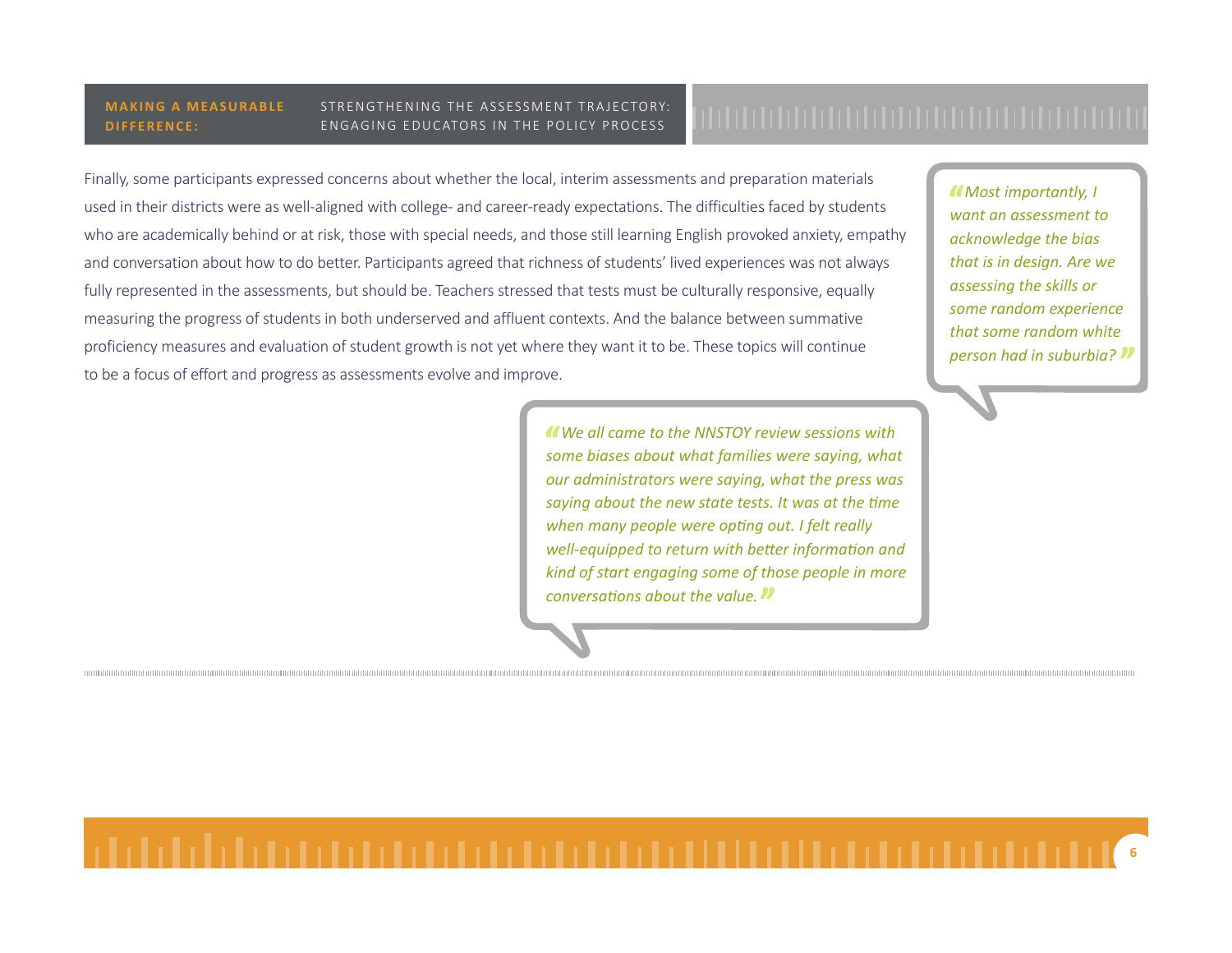LESSON 3: FEWER, HIGH-QUALITY ASSESSMENTS THAT ALIGN WITH EXCELLENT INSTRUCTIONAL PRACTICES ARE WORTH THE INVESTMENT.

Another major theme heard from these experienced teachers was that, for assessments to be worth the investment in time and effort, they need to be of high quality. More tests are not necessarily better.

### *These educators believe that worthwhile assessments have some common characteristics:*

**• Assessments and instruction must be aligned.** However, assessments should not drive instruction alone, nor should instruction solely determine assessment. Rather, the assessment and instruction should be aligned with the same standards and goals and use the same language and approaches. Additionally, the content, depth of knowledge and cognitive rigor of both should be similar so students recognize their classrooms in the assessment and the assessment in their classrooms.

**• The purpose of assessments should be clear.** Assessments are pressured to do many things for many audiences, which dilutes the focus of the assessment and adds required time or extra content. The purpose of the assessment should be explicit and be clear to those administering and taking it. The content should be meaningful to students and

to teachers. The format of the assessment should suit its purpose. Consideration must be given to the multiple experiences and lives of the students, as well as the actual experience of interacting with the test. It is not necessarily cheap to assess in this way, but it is valuable and worth the investment.

- **Data matters.** This means that reports have to be useful and provide sufficient information to feed back into teaching practices. A scale score with no context, detail, or profile of mastered and emerging skills is not valuable, nor is it an appropriate return on the investment made by all participants. Teachers understand the need to maintain test security for analytic purposes, but that must be balanced with the needs of teachers, students and parents to truly understand and be able to utilize the results.
- **Timing matters too.** Even excellent reports that are returned after the students have moved on to the next grade are of limited value. Though such data may reveal information about past learning, they do not offer the educator an important opportunity to diagnose student strengths and weaknesses in order to design precise interventions that improve instruction. Assessment results need to be returned while the student achievement data are still actionable for teachers, school leaders and parents—not well into the following school year.

*Once we know the purpose of a test and how it's going to be used and what we're going to do with it in schools, districts and the state, that makes it better for all educators. We then know how to address these expectations and how to work with our kids.*

*Assessment results should be given back in a way that a teacher or system can use them to make decision. I don't want an autopsy; that's a waste of time. I want a test that is actionable.*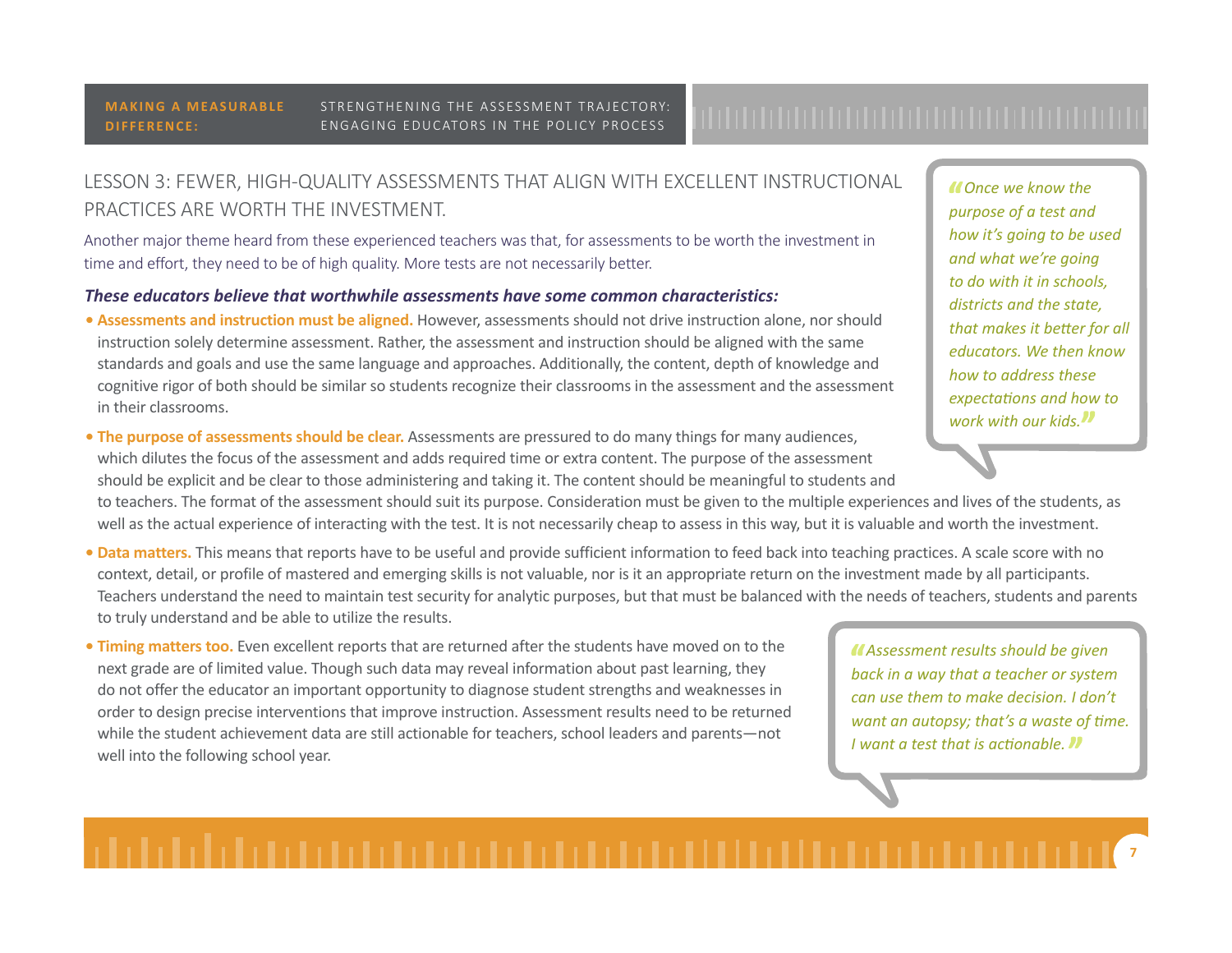# LESSON 4: BY CONTRIBUTING FIRST-HAND KNOWLEDGE OF STUDENTS AND INSTRUCTION, TEACHER PERSPECTIVES CAN HELP STRENGTHEN STATE—AND LOCAL—ASSESSMENTS.

A powerful theme running throughout all of NNSTOY's "Right Trajectory" reports has been the importance of including teacher experiences and perspectives in major education policy decisions, including assessment design. The teachers in these focus group follow-up conversations again emphasized that teachers are the ones working directly with the students every day—and thus have a powerful and unique vantage point to gauge the quality of and expectations embedded in different assessments. It is not possible to define goals for assessments, much less build good ones, without understanding the instructional experience. Teachers structure and provide the learning experiences that the tests are intended to measure. And it isn't just the teachers in the target content areas, either: For example, career and technical teachers use applied mathematics in their work, and history teachers work with document-based questions frequently. There are opportunities for teachers across the school and across subject areas to get others involved.

NNSTOY makes its focus group protocols and all tools used in conducting research available in our study appendices. You can find the protocols used in all the Right Trajectory studies, including this one, in our reports referenced on page one above.

For more information, please contact Katherine Bassett at katherine@nnstoy.org.

*The teachers are the ones with the boots on the ground. You can't shoot at a target you can't see. Teachers need to see what students have to do. If we don't have teachers participating in this process, we won't have a quality assessment.*

Excellent teachers are not going to teach directly to any test, and no test

is going to be perfectly aligned to any single classroom. But the teachers who participated in the NNSTOY reviews articulated that the more teachers have input, the closer to each other the assessment and the learning become; this should be an outcome that everyone desires.

One of the insights shared during these conversations was that test developers are thoughtful about design and construction. Teachers participating in test construction and review are able to align instruction and activities to the same outcomes and standards as the assessment. Teachers can and do learn how to write items that assess deeper knowledge and that parallel the style and approaches taken on the assessment because they know what that is. And test developers benefit from the experiences of the teachers who understand how students of various ages and interests think; how they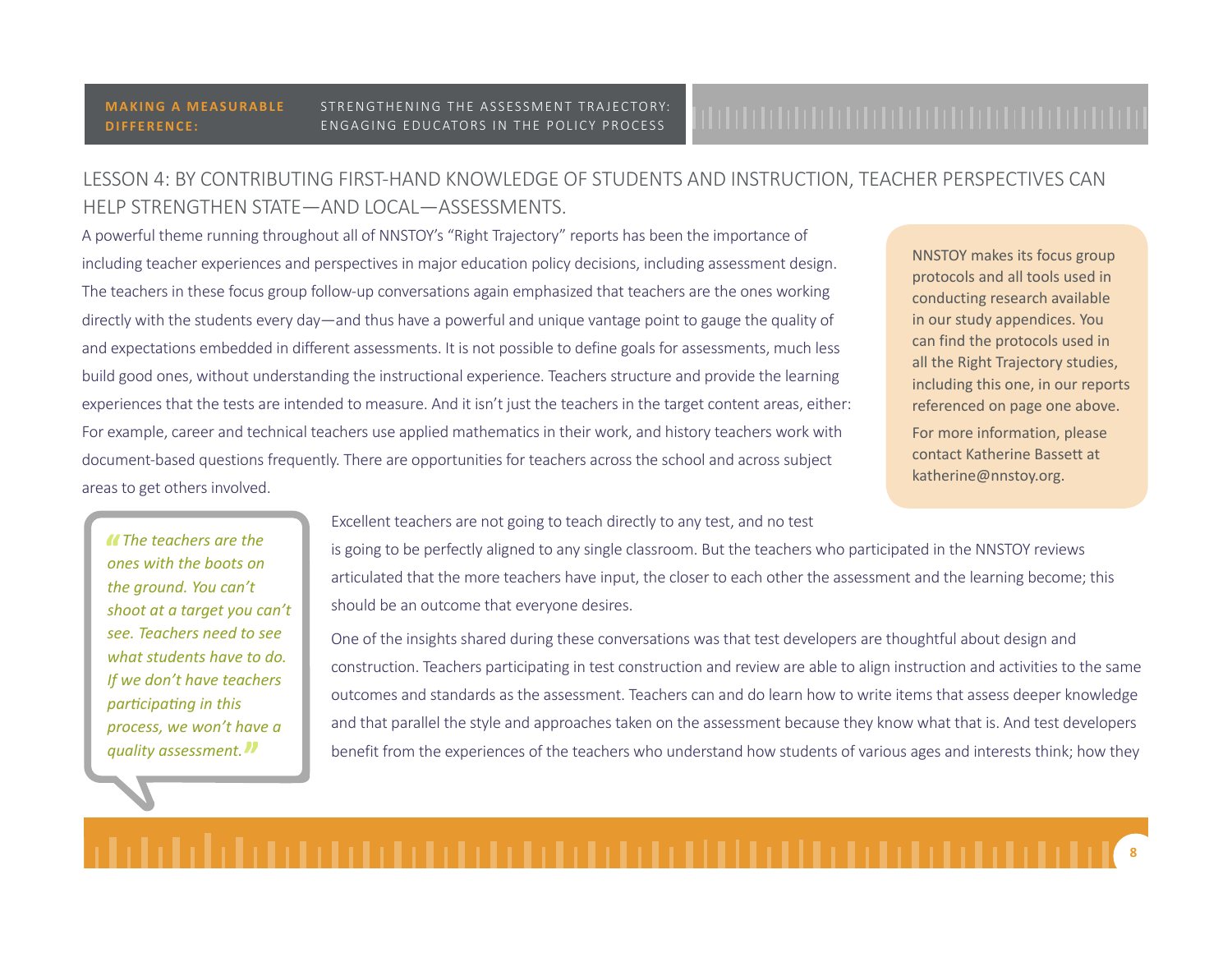learn, and how they respond in very different ways depending on what seem like small things. For example, an adult may consider a "central" idea the same as a "main" idea in a text. But on the assessment, specific differences in language may alter a student's understanding of the question.

To the extent that they do not get a chance to share their perspectives, test developers and teachers are "working in the dark" or "shooting at an unseen target," to borrow two analogies used by the experienced teachers in these focus groups. The focus group educators reflected on how working together brings benefits to both parties. Teachers learn skills to align their practice, thus better equipping students to be successful on assessments designed with them and their experiences in mind.

## LESSON 5: MORE TEACHERS SHOULD HAVE OPPORTUNITIES TO PARTICIPATE IN ASSESSMENT DEVELOPMENT AND REVIEWS.

*Something that is teacher-led has a greater potential for success. I think it has a lot of potential to change teacher practice and give them the tools to be successful.*

Participants saw tremendous value in the experience of reviewing the tests, and believe that the more teachers share this opportunity, the richer the conversation becomes. And although these studies evaluated states' or the consortia of states' assessments, they believe that the benefits would accrue if this process were followed with assessments developed and administered at a local, district or group-of-districts level. We heard that teachers trust other teachers, so this effort can and should be led by those within their own community who have the expertise and experience to do so.

There are partners who can facilitate this process and offer support, resources and training. NNSTOY is an obvious choice, since it organized and led this series of studies. Other professional development organizations can also provide guidance. NNSTOY's methodology is freely available, and participating teachers generally perceived it as worthwhile. Many panelists shared that they would willingly volunteer their skills to become the trainers of the next group of teachers to experience what they did.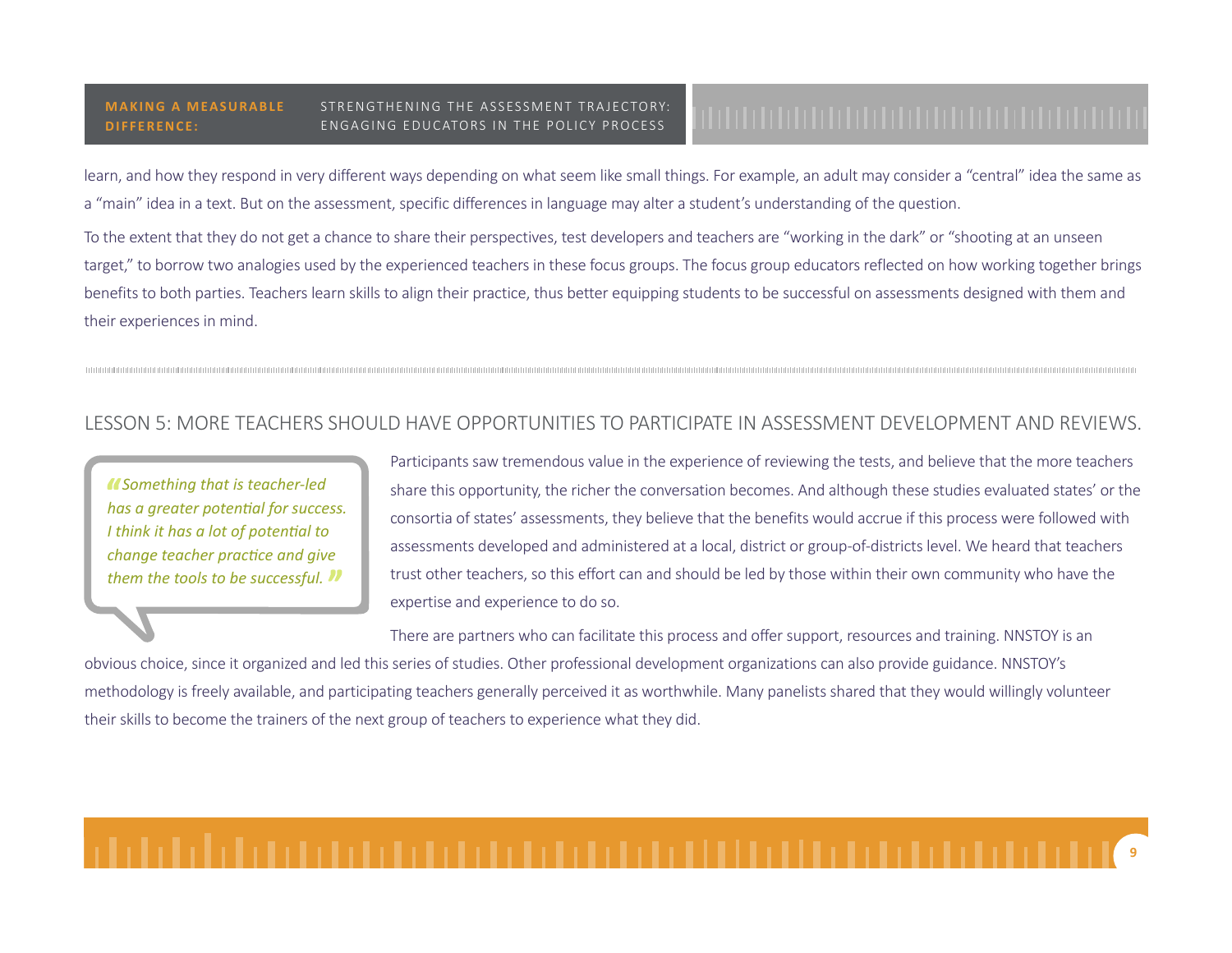Such an effort requires trust and investment from all parties of the process. Test developers and states have invested substantial resources in creating assessments, and have reasonable fears about security. This is not only due to fears of content exposure, but because they use analytic processes that rely on item re-use. Educators are professionals and understand that the offer of access to live test forms comes with non-disclosure requirements. Teachers don't want to cheat—they want to understand expectations.

Teachers have understandable anxiety about the uses to which test scores are put. Everyone involved has to understand validity, reliability and consequences of test use, going beyond test design and content. Test developers must accept input, even when it is critical, in order to make the end product

*When teachers have time to work with each other and create curriculum, together, that's going to have the biggest impact on teacher practices. But every teacher also needs to be exposed to what is on these new assessments.* 

better. Participants appreciated the high quality of tests, but their interest focused on ways that the tests could form an integral part of the best teaching and learning. They were skeptical, however, about the use of tests for purposes like teacher evaluation, while remaining enthusiastic about ways that tests could capture students thinking and progress. Furthermore, focus group educators shared concerns about ways that tests could be more suitably adapted to English Language Learners and students with disabilities.

## **CONCLUSION**

The result of collaboration such as this between policymakers, teachers and test developers would result in a better product: one that is aligned to the experiences occurring in the classroom; one that better reflects real student achievement; and one worth the time, money, stress and effort put into them by everyone.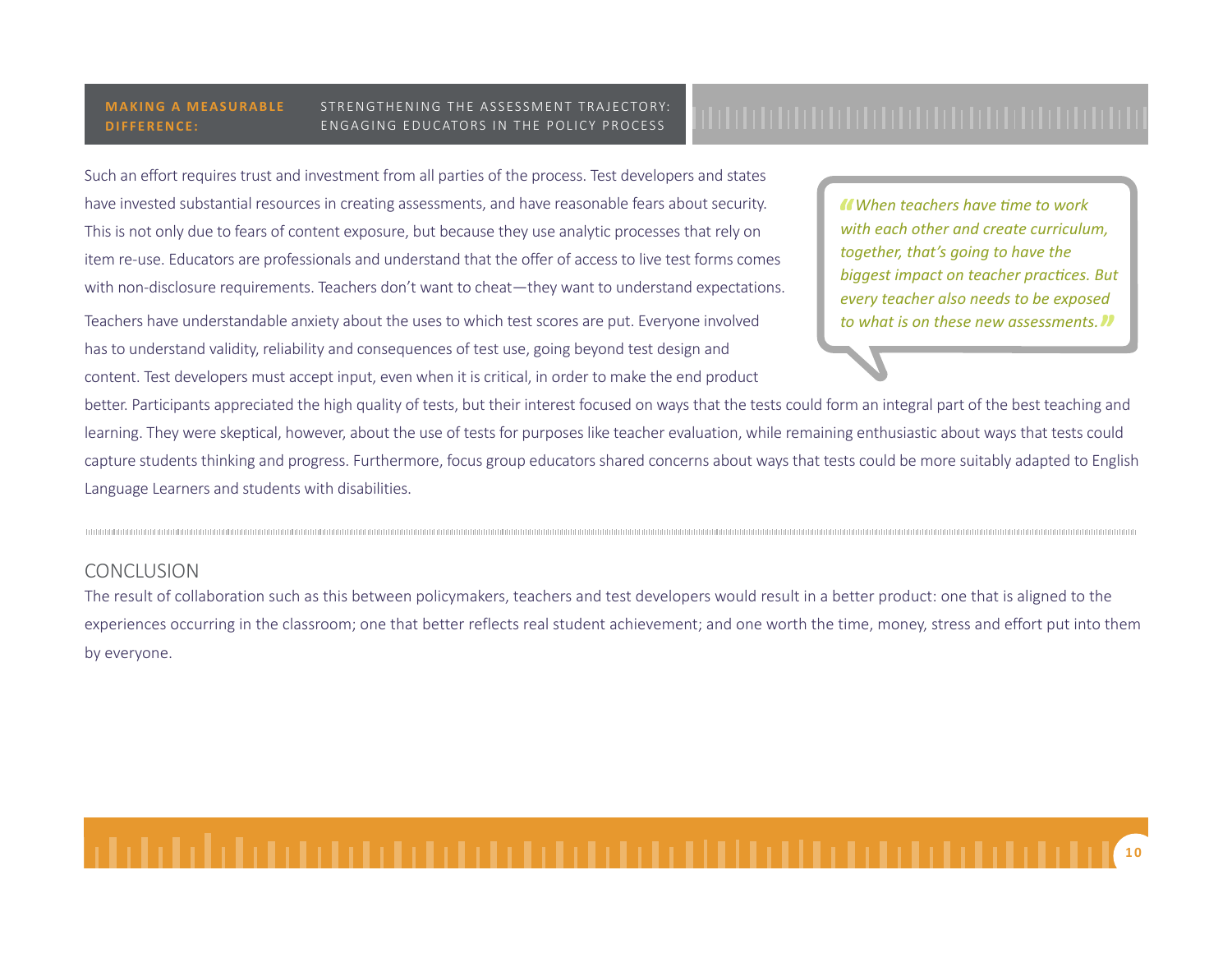### **MAKING A MEASURABLE DIFFERENCE:**

### STRENGTHENING THE ASSESSMENT TRAJECTORY: ENGAGING EDUCATORS IN THE POLICY PROCESS

# APPENDIX A: DEMOGRAPHIC DATA OF TEACHERS WHO REVIEWED STATE TESTS & PARTICIPATED IN SPRING 2017 REFLECTION STUDY



## **TEST STUDENTS IN THEIR STATES TAKE**

**2 5**

> **2: District of Columbia 1: Dept. of Defense**

- **9: Smarter Balanced Assessment (SBAC)**
- **1: SAGE**

**2**

- **9: PARCC**
- **1: End of Course exam**
- **2: Georgia Milestones Assessment**
- **1: Minnesota Comprehensive**
- **1: New York State**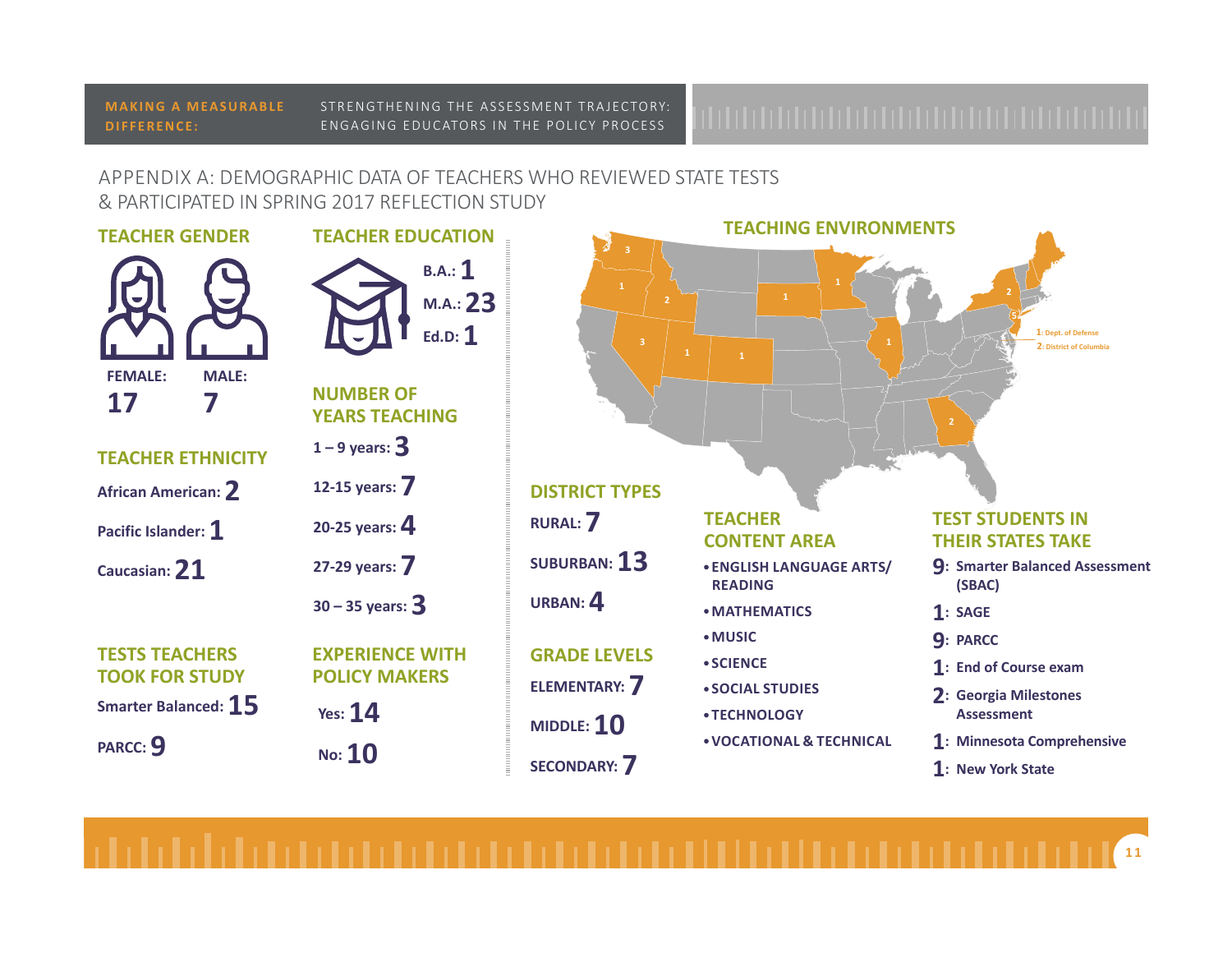# APPENDIX B: THE RIGHT TRAJECTORY FOCUS GROUP: PROTOCOL & SCRIPT

### *Consent:*

Thank you for agreeing to be part of this focus group. We appreciate your willingness to participate and we want to learn your perspectives.

The purpose of this study is to gather information from outstanding educators on ways in which policymakers can effectively engage educators in making decisions about assessment. We wish to provide a policy brief to policymakers that will give them solid ideas about how and when to engage educators in the policy process regarding assessment. We will collect this data via a series of three focus groups. Your responses are critical to the success of this effort. Your participation is voluntary and you have the right to refuse to answer any question. Your decision to participate or not to participate will have no impact on your organization's relationship with NNSTOY. The purpose of this group is not to evaluate your particular school and your name will not be used in any reports.

Although the focus group will be recorded, your responses will remain anonymous.

## *Ground Rules:*

There are no right or wrong answers.

It's important to speak one at a time and to state your first name each time before speaking.

It's important that everyone participate.

It's okay to have differing points of view.

# *Warm up and Introduction:*

Please introduce yourselves. Tell us your name, the state in which you teach, the grades and subjects taught, and your years of experience teaching.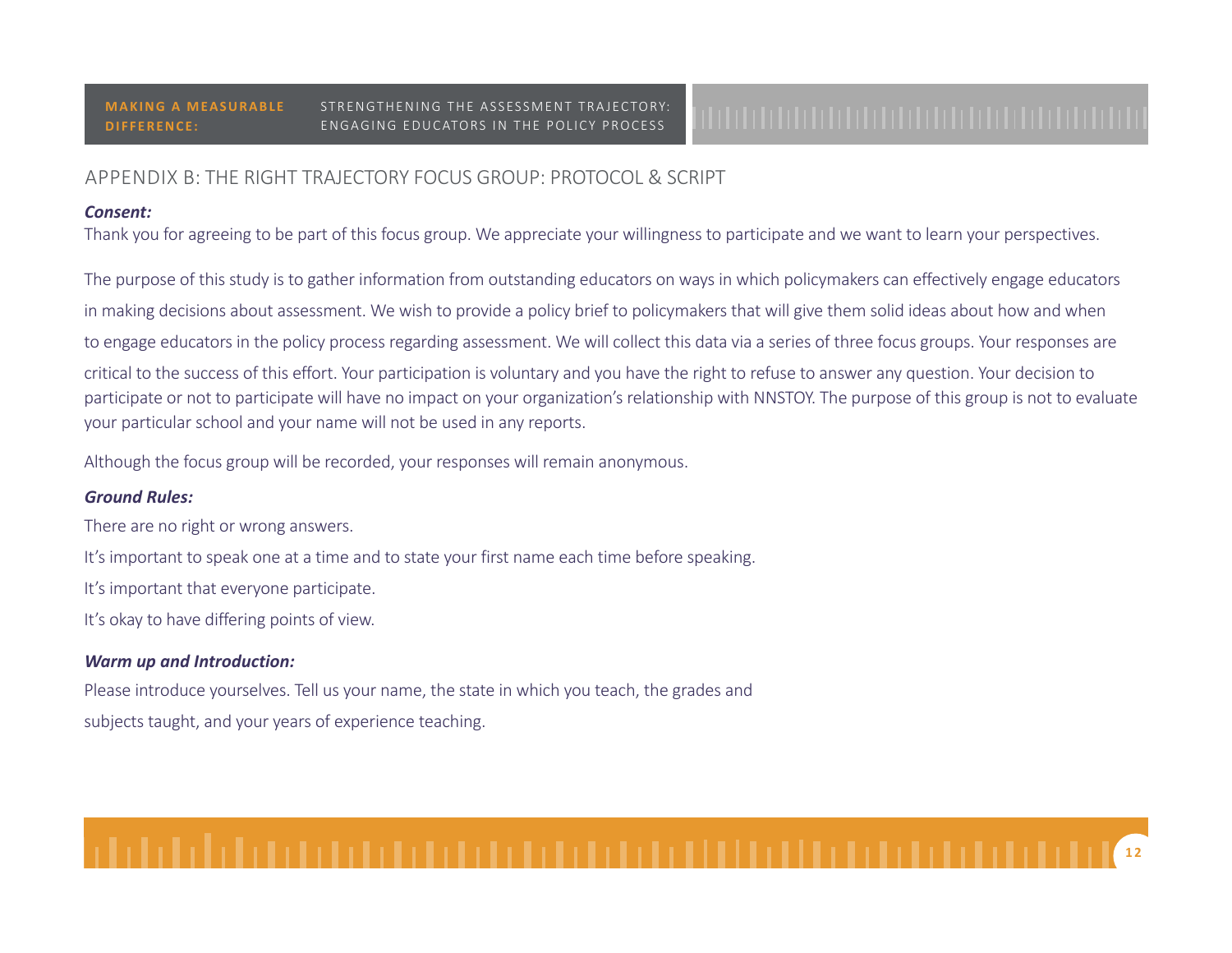### *(8-9 minutes per question):*

- 1. What lessons or reflections do you have from being involved in NNSTOY's research project of student assessments?
	- **Probe:** Have you taken any lessons or insights with you back to the classroom/district?
- 2. What did you learn about PARCC or Smarter Balanced as part of this research project?
- 3. Was it important for you to be able to see live test forms? Why/why not?
- 4. Why should teachers be engaged in helping to validate the quality of student assessments?
	- **Probe:** What can other agencies (state DOEs, LEAs) do to replicate this kind of teacher-led review of state or local assessments? [Note that ESSA has money for some local testing audits.]
	- **Probe:** Would local assessment quality reviews be valuable also? What would the focus or most valuable outcome be of this work?
	- **Probe:** Would a review of local assessments be structured pretty similarly to the ones they did, and consider similar issues, or would they need to be different from the reviews NNSTOY conducted of state tests? What changes would they recommend and why?
	- **Probe:** How could a local or state agency or governor's office get started (call the state NNSTOY chapter? The teacher's union?)?
	- **Probe:** What support would the agency need to provide to make this effective?
	- **Probe:** What support and training do teachers need to roll up their sleeves and meaningfully engage (A lot? A little? What type?)?
- 5. What would you most want policymakers to know about what you learned?
	- **Probe:** In what other ways can policymakers best engage teachers in the design and review of student assessments?
	- **Probe:** If an agency (local school district, state) wanted to engage teachers in work like this, what advice would you give them?
- 6. What would you most want policymakers to know about what you believe makes a good student assessment?